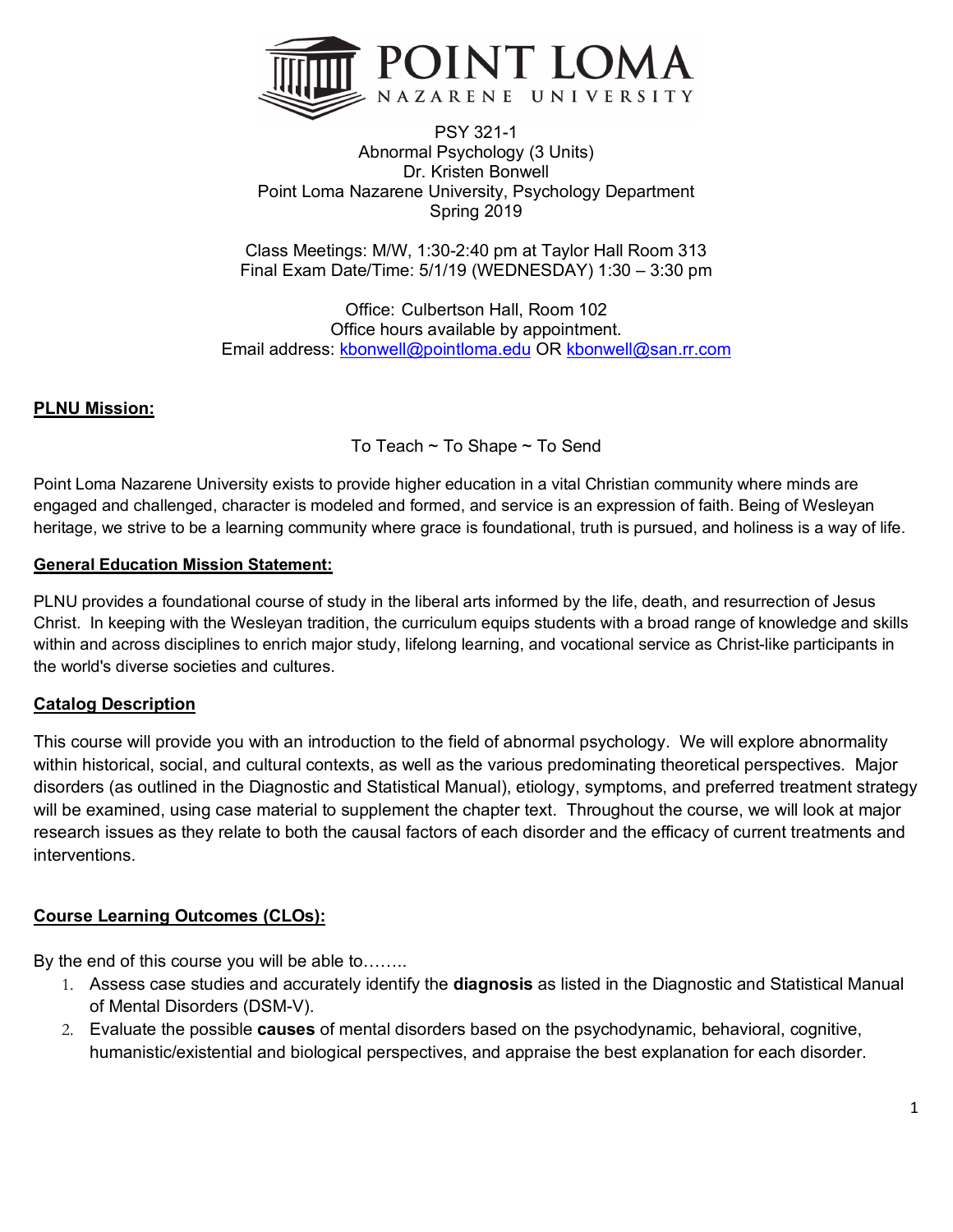- 3. Evaluate the major **treatment** approaches of the psychodynamic, behavioral, cognitive humanistic/existential and biological perspectives, and appraise the best treatment for each disorder.
- 4. Describe major **ethical and legal issues** in the field of psychology.
- 5. Differentiate between fad **terminology** (e.g., co-dependency, nervous breakdown) and terminology of the DSM-V.
- 6. Illustrate understanding of **diverse/cultural variables** and their involvement with mental health disorders.
- 7. Report one **current issue** in the field of abnormal psychology.

# **Course Credit Hour Information:**

In the interest of providing sufficient time to accomplish the stated Course Learning Outcomes, this class meets the PLNU credit hour policy for a 3 unit class delivered over 16 weeks. To meet the credit hour for direct instruction, case studies have been added to the course. At various points throughout the semester, students will be asked to read a case and perform a diagnostic assessment. Students may use the textbook, notes and other references to help with your assessment. The goal of this activity is to increase students' ability to apply diagnostic criteria. These will be completed individually on canvas. Additional details about how the class meets the credit hour requirement can be provided upon request.

# **The Purpose of the Classroom**

As you are well aware, college students are expected to learn a large proportion of the content of the course from study of the textbook. This is why most students are expected to study a minimum of two hours per class in order to achieve a "C" in the course. Therefore, the purpose of class time is not to help those who do not have enough time to study by lecturing directly from the textbook. This would only bore those students who have studied the reading assignment for the day. Below are what I view as the purpose of the classroom experience:

- 1. A relationship exists between the professor and student in the classroom. It is my job to make the information as practical as possible. I can only do this by listening to your questions, practical application speeches, etc.
- 2. I will use the lecture method to help make practical seemingly impractical information.
- 3. We will use the discussion method to help you clarify your viewpoints by getting into depth on an issue.
- 4. We will use the classroom to hear how others are integrating the concepts of psychology into their lives.



# **Required Textbook**

Comer, R. J. (2016). Fundamentals of abnormal psychology (8<sup>th</sup> ed). New York, Worth.

ISBN-13: 978-1-4641-7697-5 (paperback)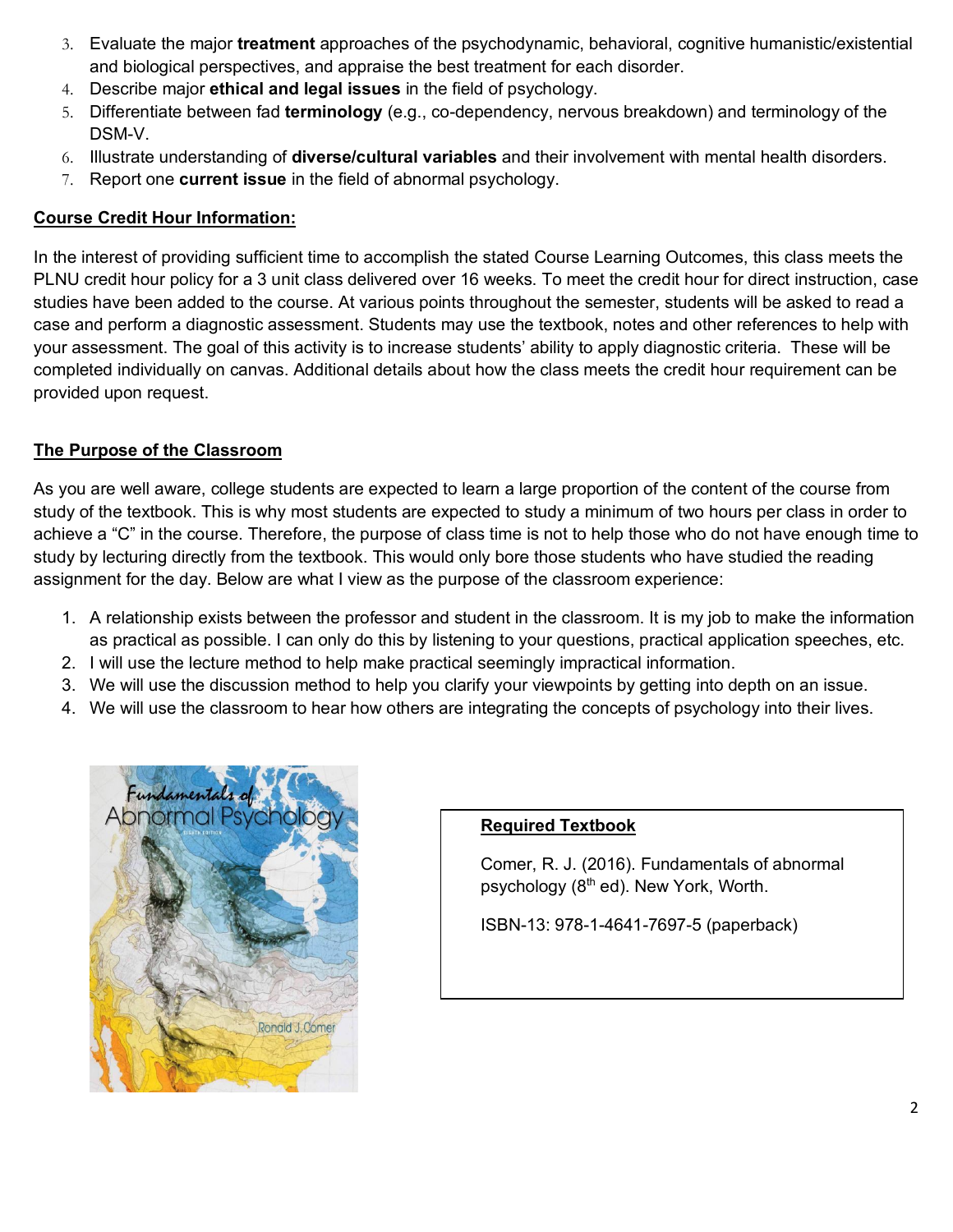### **Required Materials:**

1. Note-taking materials (e.g., paper & pen/pencil).

2. Bring required text to class.

3. Bring pencil and eraser for exams. Scantrons (#882) will be provided.



# **Academic Accommodations**

While all students are expected to meet the minimum academic standards for completion of this course as established by the instructor, students with disabilities may require academic accommodations. At Point Loma Nazarene University, students requesting academic accommodations must file documentation with the Disability Resource Center (DRC), located in the Bond Academic Center. Once the student files documentation, the Disability Resource Center will contact the student's instructors and provide written recommendations for reasonable and appropriate accommodations to meet the individual needs of the student. This policy assists the university in its commitment to full compliance with Section 504 of the Rehabilitation Act of 1973, the Americans with Disabilities (ADA) Act of 1990, and ADA Amendments Act of 2008, all of which prohibit discrimination against students with disabilities and guarantees all qualified students equal access to and benefits of PLNU programs and activities.

# **Attendance**

 $\overline{\mathsf{I}}$ 

Regular class attendance and participation are considered minimal requirements to be met.

Current PLNU catalogue states "Whenever the number of accumulated absences in class, for any cause exceeds 2 weeks **(4 sessions for this course)** the faculty member is to notify the Associate Provost for Academic Administration, which may result in de-enrollment".

This course will strictly follow the PLNU attendance policy as specified in the University Catalog. Please note the following key points and elaborations of the attendance policy.

- "There are no allowed or excused absences except when absences are necessitated by certain Universitysponsored activities and are approved in writing by the Provost."
	- o Students involved in these activities, should notify the professor during the first week of classes to develop an appropriate plan for the semester.
	- o University-sponsored activities that are approved in writing by the Provost usually are for NAIA events for student athletes and occasionally field trips for other PLNU courses.
- You are not excused for being ill. Illness does not comprise an excused absence. You are not excused from class if you have a doctor's appointment. You are not excused from class if you have a doctor's excuse. The University allows you four absences for these (and other) situations outside your control.
- When you are **absent** in this class **four times** (for any cause), a Notice of Deenrollment will be sent to the Vice Provost for Academic Administration. **Your fifth absence will result in deenrollment.**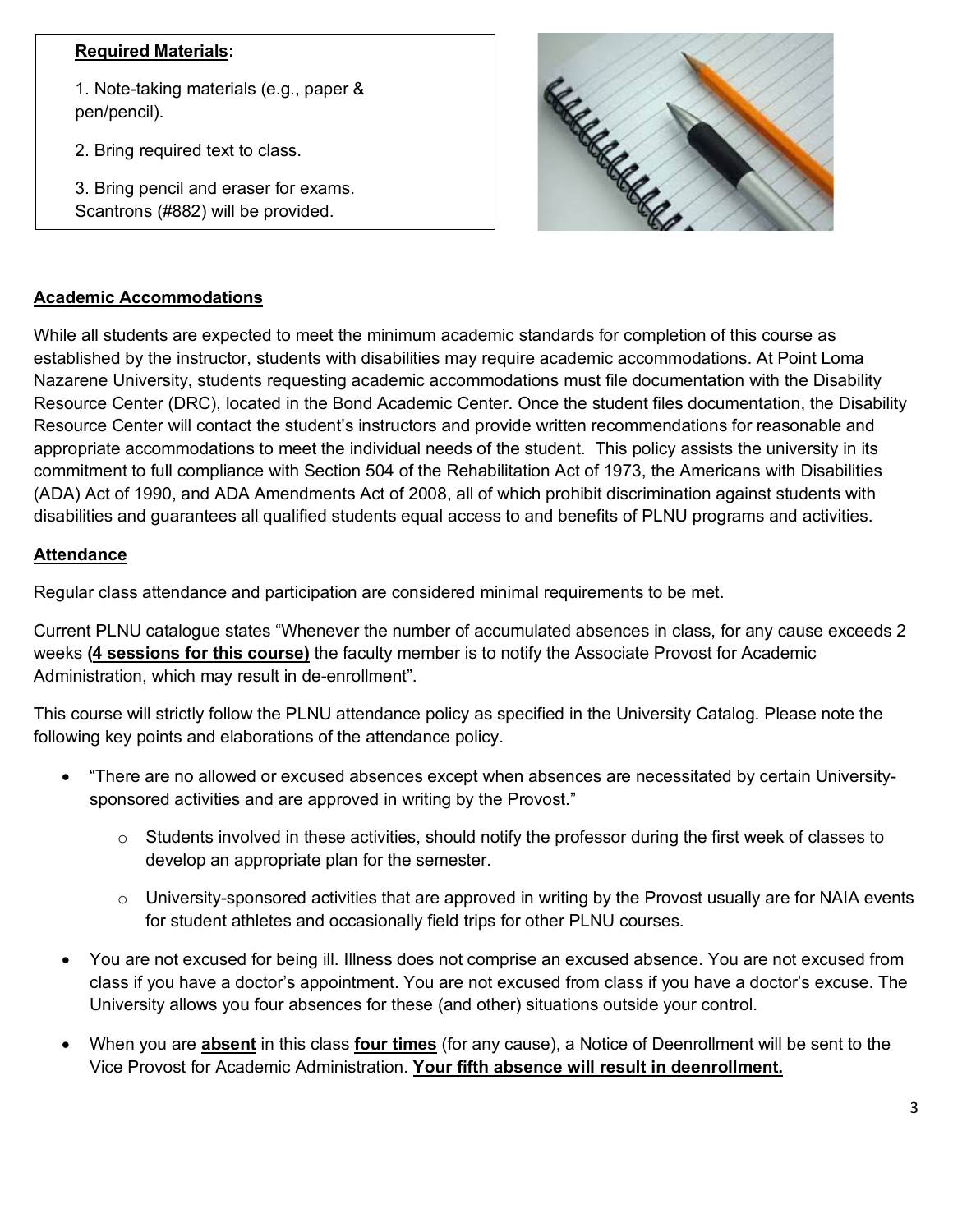• It is highly recommended that you save your absences for situations that are outside of your control. Do not consider your allowable absences as the number of times that you can miss class without being deenrolled. If you become ill after you used your allowable absences you will be deenrolled from the course.

### **Final Exam Policy**

Successful completion of this class requires taking the final examination **on its scheduled day**. The final examination schedule is posted on the Class Schedules site and noted on the class schedule below. No requests for early examinations or alternative days will be approved.

### **PLNU COPYRIGHT POLICY**

Point Loma Nazarene University, as a non-profit educational institution, is entitled by law to use materials protected by the US Copyright Act for classroom education. Any use of those materials outside the class may violate the law.

### **PLNU ACADEMIC HONESTY POLICY**

Students should demonstrate academic honesty by doing original work and by giving appropriate credit to the ideas of others. Academic dishonesty is the act of presenting information, ideas, and/or concepts as one's own when in reality they are the results of another person's creativity and effort. A faculty member who believes a situation involving academic dishonesty has been detected may assign a failing grade for that assignment or examination, or, depending on the seriousness of the offense, for the course. Faculty should follow and students may appeal using the procedure in the university Catalog. See Academic Policies for definitions of kinds of academic dishonesty and for further policy information.

# **PLNU ACADEMIC ACCOMMODATIONS POLICY**

If you have a diagnosed disability, please contact PLNU's Disability Resource Center (DRC) to demonstrate need and to register for accommodation by phone at 619-849-2486 or by e-mail at DRC@pointloma.edu. See Disability Resource Center for additional information.

#### **PLNU ATTENDANCE AND PARTICIPATION POLICY**

Regular and punctual attendance at all classes is considered essential to optimum academic achievement. If the student is absent from more than 10 percent of class meetings, the faculty member can file a written report which may result in de-enrollment. If the absences exceed 20 percent, the student may be de-enrolled without notice until the university drop date or, after that date, receive the appropriate grade for their work and participation. See Academic Policies in the Undergraduate Academic Catalog.

|                                                                   |            | <b>Course Grade Scale:</b> |               |
|-------------------------------------------------------------------|------------|----------------------------|---------------|
| <b>GRADE COMPOSITION</b>                                          | <u>%</u>   | $A = 93 - 100$             | $C = 73 - 76$ |
| 1. Participation/Classroom Activities                             | 5%<br>40 % | $A = 92 - 90$              | $C = 70 - 72$ |
| 2. Total of 3 Tests (drop lowest of 4 exams)<br>3. Online Quizzes | 10%        | $B+=87-89$                 | $D+ = 67-69$  |
| 4. Case Studies (5)<br>5. Written & Oral Case Presentations       | 15 %<br>8% | B=83-86                    | $D = 63 - 66$ |
| 6. Personal Reflection Paper<br>7. On-line lecture responses      | 10 %<br>2% | $B = 80 - 82$              | $D = 60 - 62$ |
| 8. Comprehensive Final Exam (open book, open note)                | 10%        | $C+=77-79$                 | $F = 0.59$    |
|                                                                   |            |                            |               |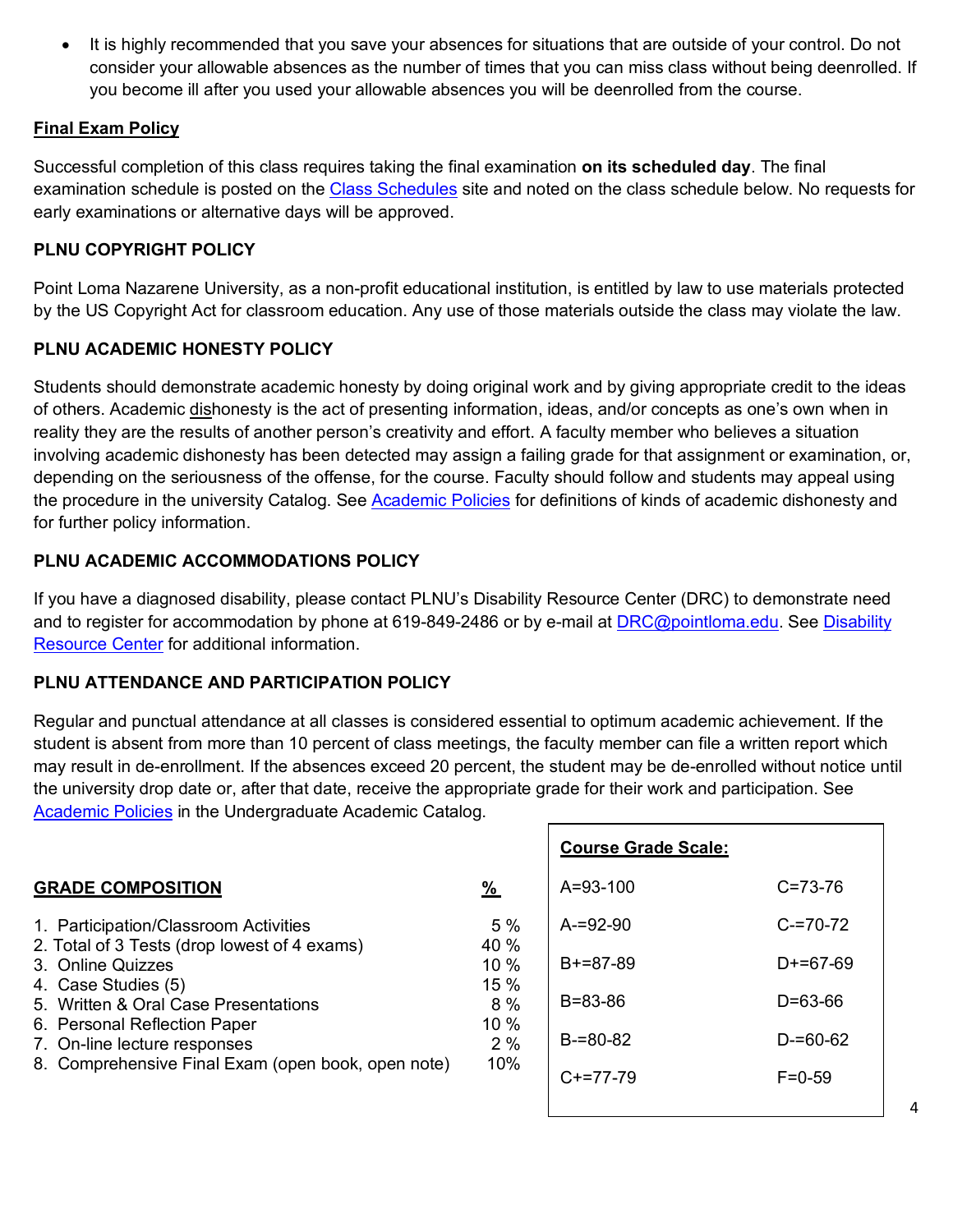If you need to miss a test for any reason, you will need to **notify the professor prior to the examination** for consideration to be administered a make-up test (if you fail to do so you will receive a 0% on the test and it will be dropped as your lowest test grade). If a make-up test is administered there will be a **10% penalty** (unless the absence is associated with a University-sponsored activity that is approved in writing by the Academic Provost).

All students are expected to meet the standards for this course as set by the instructor. However, students with learning disabilities who may need accommodations should discuss options with the Academic Support Center (ASC) during the first two weeks of class. The ASC will contact professors with suggestions related to classroom needs and accommodations. Approved documentation must be on file in the ASC prior to the start of the semester.

# **1. Participation/Classroom Activities**

Class attendance entails more than making an appearance; it involves paying attention, taking notes, asking questions, arriving to class prepared to discuss the topic being covered, engaging in classroom activities/exercises and being courteous to all class members. At various times throughout the semester students will be asked to engage in classroom activities. The goal of these activities is to: a) help solidify the material, b) give practice at practical application of the material and c) review. These activities will count towards your grade in this course (as noted in the grades section above). The points received for these activities will only be given during classroom time, and will not be available for make-up opportunities. The exception to this policy is university sponsored excused absences.

# **2. Tests**

There will be four non-cumulative tests for the course. Each exam will consist of 50 multiple-choice questions and will cover all assigned reading, lecture material, and other material presented in class (e.g., discussions, videos, and films). Your highest three test scores (of the four tests) will count towards your final grade (the lowest will automatically be dropped). The four tests will be held during regular class periods. The date and time of the cumulative final examination is noted below.

If a student does not attend class and take an exam on the scheduled day, that exam will be dropped. If this occurs on a second occasion, the exam score will be zero, and so on. Make-up exams are not allowed.

#### **3. Online quizzes**

The purpose of the quizzes is to improve your ability to identify diagnostic criteria, theoretical explanations and treatments for mental disorders. You will be given an online quiz for each chapter of the book which will be comprised of 5 questions pulled from a test bank. You can take the quizzes multiple times, but each time the questions will be pulled randomly from the test bank. Your highest score on a quiz will be kept as your final score.

#### **4. Case Studies**

At various points throughout the semester students will be asked to read a case and perform a diagnostic assessment. You are allowed to use your book, notes and other references to help you with your assessment. The goal of this activity is to increase your ability to apply diagnostic criteria. These will be completed individually on canvas.

#### **5. Written & Oral Case Presentations**

You and a partner will create and present cases demonstrating your understanding and application of the course material. Instructions and grading criteria will be presented in class.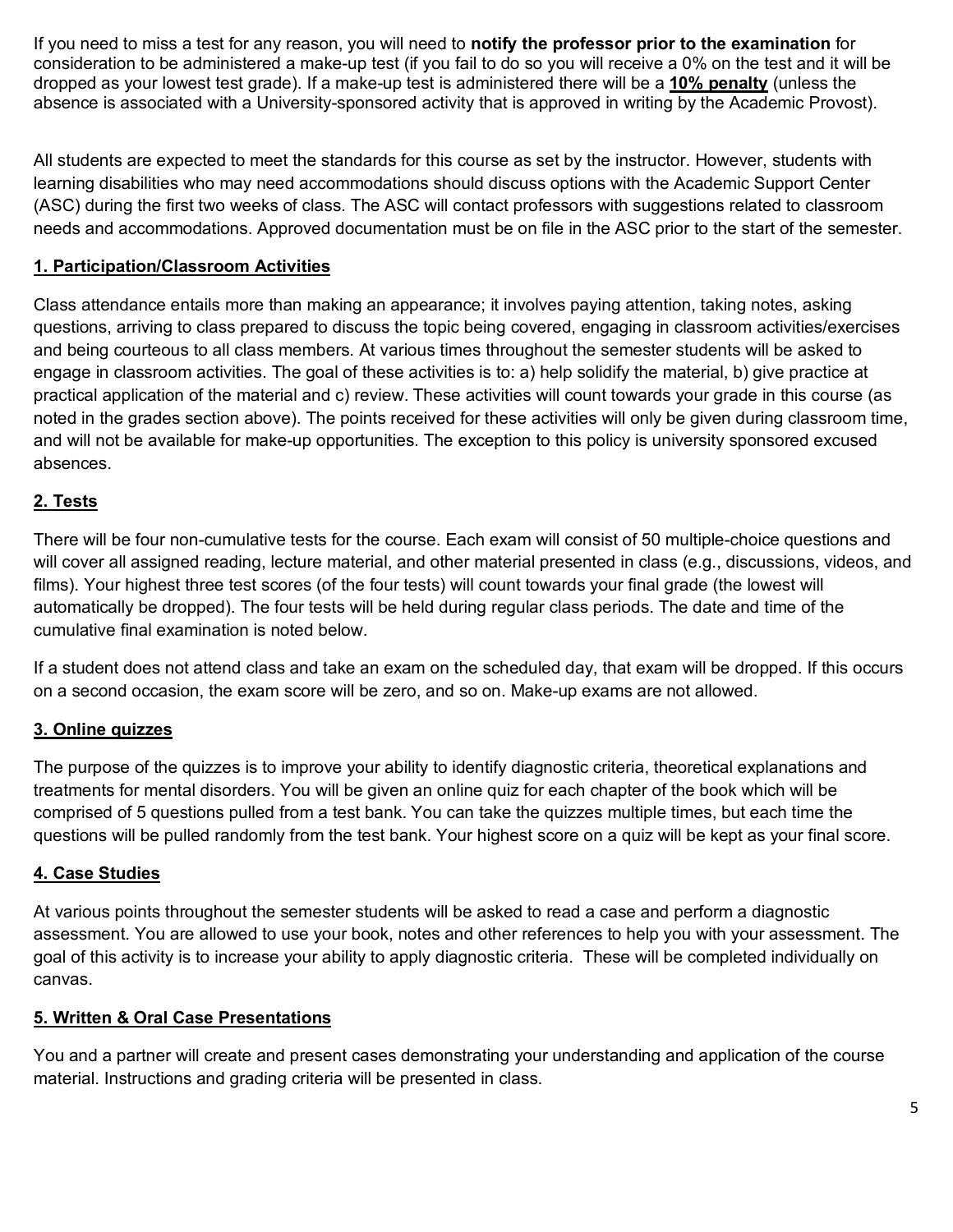# **6. Personal Reflection**

Students will write a minimum of 2-3 page reflection paper (*Times New Roman, double spaced, 1 inch margins*) based on their thoughts and reactions to material learned within this course. Specifically, what are some of the changes within you that have occurred as a result of engaging within this course this semester (e.g., thoughts on mental disorders, attitudes towards others, values, feelings).

# **7. On-Line Lectures**

At various points throughout the semester, you will be asked to work through a lecture on-line. After you have completed the lecture, you will be asked to respond to questions pertaining to the material covered in canvas. These will take the place of attending class on particular days. Specific notice will be given to students of these dates when they are known to the professor.

# **8. Comprehensive Final Exam**

There will be one comprehensive, open book, and open notes final exam for the course. The exam will consist of 100 multiple-choice questions and will cover all assigned reading, lecture material, and other material presented in class (e.g., discussions, videos, and films). The date and time of the cumulative final examination, which is scheduled by the University, is noted below (see Class Schedule).

**Late Work**: Work is considered late if it is not turned at the specified time on the day it is due and points will be deducted from the grade. If it is turned in by the next day (i.e. 24 hours late) it is due, **5%** will be deducted. If it is turned in by the next day of class at the beginning of class, **10%** will be deducted. After that **20%** will be deducted. Once work has been returned to the class, late work will not be accepted. Further, no late work will be accepted after the final day of class.

# **Possible Hints to Successful Performance**

Many students do poorly in this class because they have memorized the basics of the important concepts but they have not learned how to accurately use these concepts to solve problems. The best way to understand a concept is to **think of examples to illustrate the concept**. Of course, your example needs to be accurate. Feel free to give your example to the professor to discuss in class.

Another dilemma frequently experienced by students who do poorly on the tests is a difficulty utilizing problemsolving skills. Specifically, they do not how to approach solving a multiple choice question. Students pursuing graduate studies will likely encounter (important) multiple-choice exams for the next 5-10 years of their lives, so this skill will be a valuable one to acquire.

Reviewing tests is often a useful learning strategy and will likely help student performance on the final cumulative exam. Tests will be reviewed in class during the class meeting following the exam. Further, tests will be available to look at by appointment for a period of up to one week following the examination. Contact the professor to review your test. Then, try to pinpoint one or two things that you can improve upon for the next test.

# **Classroom Philosophy**

The classroom experience will be good for you if you come ready to work. Your work is to pay attention, think, and ask questions.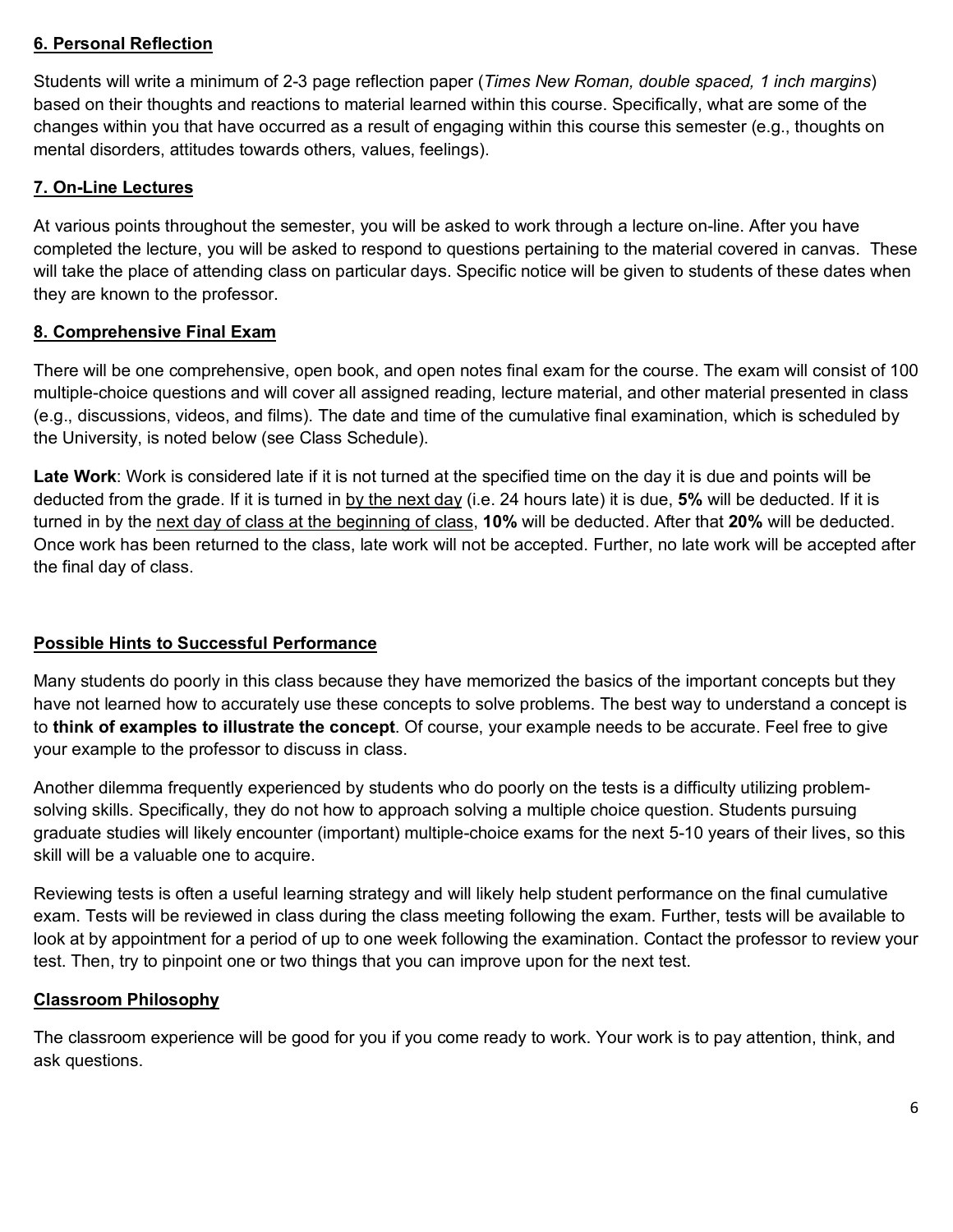The classroom experience is invaluable because:

- 1. You have the opportunity to learn directly from someone who has quite a bit of formal training and experiences.
- 2. You have the opportunity to learn directly from someone whose faith has been challenged by her formal education, but someone who still genuinely believes in Christ.
- 3. You have the opportunity to ask questions about things you do not understand in class or from your readings, especially as it relates to your Christian faith.
- 4. You have the opportunity to hear comments and questions from other fine individuals.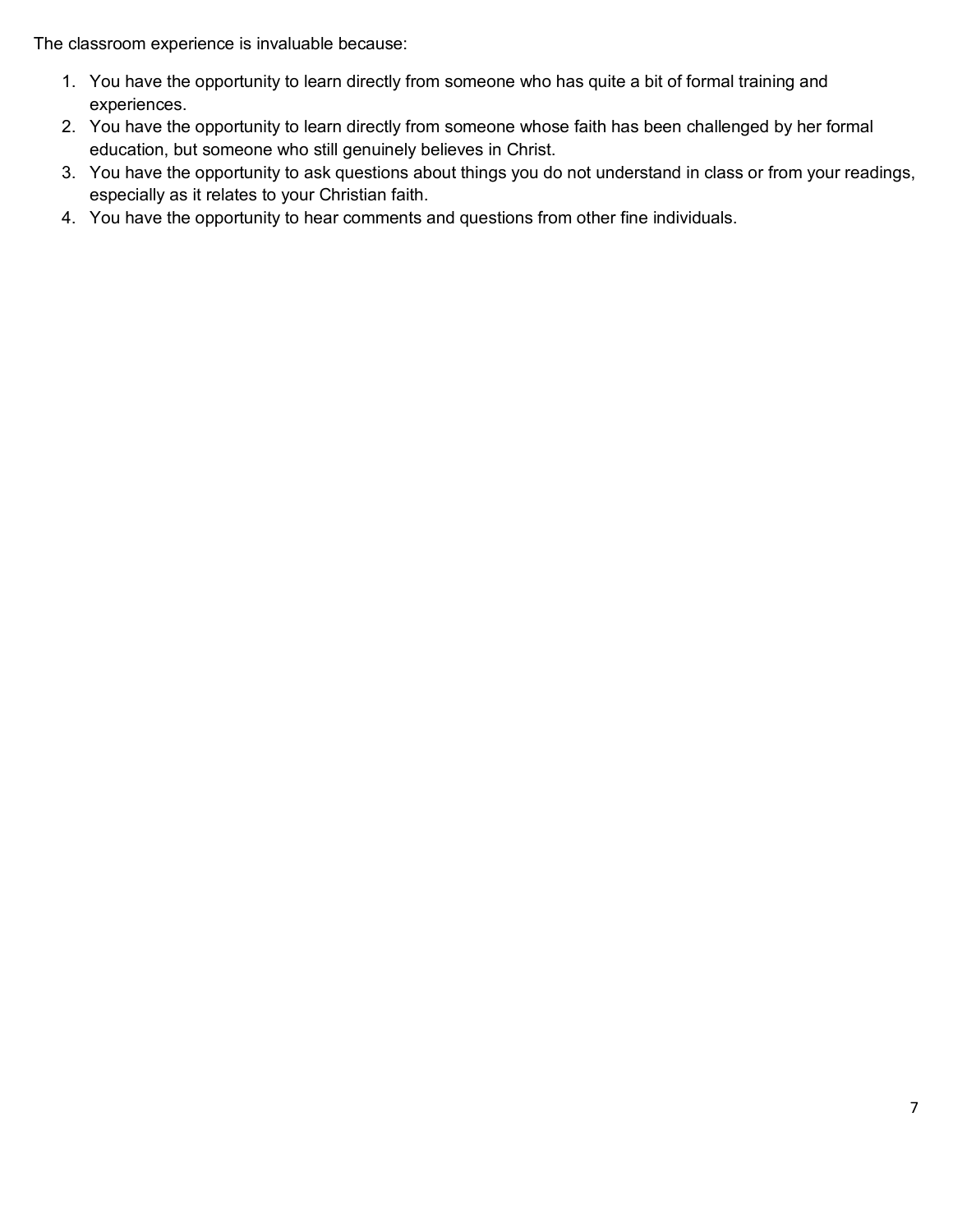|                | Monthly plasmer |  |                                        |    |  |
|----------------|-----------------|--|----------------------------------------|----|--|
| <b>Plandey</b> |                 |  | Jashy Woholey Junky Juley Schedy Small |    |  |
|                |                 |  |                                        | T. |  |
|                |                 |  |                                        |    |  |
|                |                 |  |                                        |    |  |
|                |                 |  |                                        |    |  |

# **CLASS SCHEDULE**

(subject to minor modifications) M/W 1:30 – 2:40 pm [1/8/19 (Mon. Schedule) through 5/1/19]

| <b>Week</b>    |                          | <b>Scheduled Lecture Topics</b>                                      | <b>Required Reading</b> |
|----------------|--------------------------|----------------------------------------------------------------------|-------------------------|
| 1              | $1/8$ (T)                | Syllabus; History                                                    | Chapter 1               |
|                | $1/9$ (W)                | History                                                              | Chapter 1               |
| $\overline{2}$ | $1/14$ (M)               | <b>Models</b>                                                        | Chapter 2               |
|                | $1/16$ (W)               | Assessment                                                           | Chapters 3              |
| 3              | $1/21$ (M)<br>$1/23$ (W) | <b>MLK HOLIDAY (No Classes)</b><br>Anxiety & OCD                     | Chapter 4               |
| 4              | $1/28$ (M)               | Anxiety & OCD                                                        | Chapter 4               |
|                | $1/30$ (W)               | <b>EXAM 1; Case Study 1</b>                                          | (Chapters 1-4)          |
| 5              | $2/4$ (M)                | <b>Trauma &amp; Stress</b>                                           | Chapter 5               |
|                | $2/6$ (W)                | Mood                                                                 | Chapter 6               |
| 6              | $2/11$ (M)               | Mood                                                                 | Chapter 6               |
|                | $2/13$ (W)               | Suicide                                                              | Chapter 7               |
| $\overline{7}$ | $2/18$ (M)               | Suicide; Case Study 2                                                | Chapter 7               |
|                | $2/20$ (W)               | <b>EXAM2</b>                                                         | (Chapters 5-7)          |
| 8              | $2/25$ (M)               | Somatic                                                              | Chapter 8               |
|                | $2/27$ (W)               | Somatic                                                              | Chapter 8               |
| --             | $3/4$ (M)<br>$3/6$ (W)   | <b>SPRING BREAK (No Classes)</b><br><b>SPRING BREAK (No Classes)</b> |                         |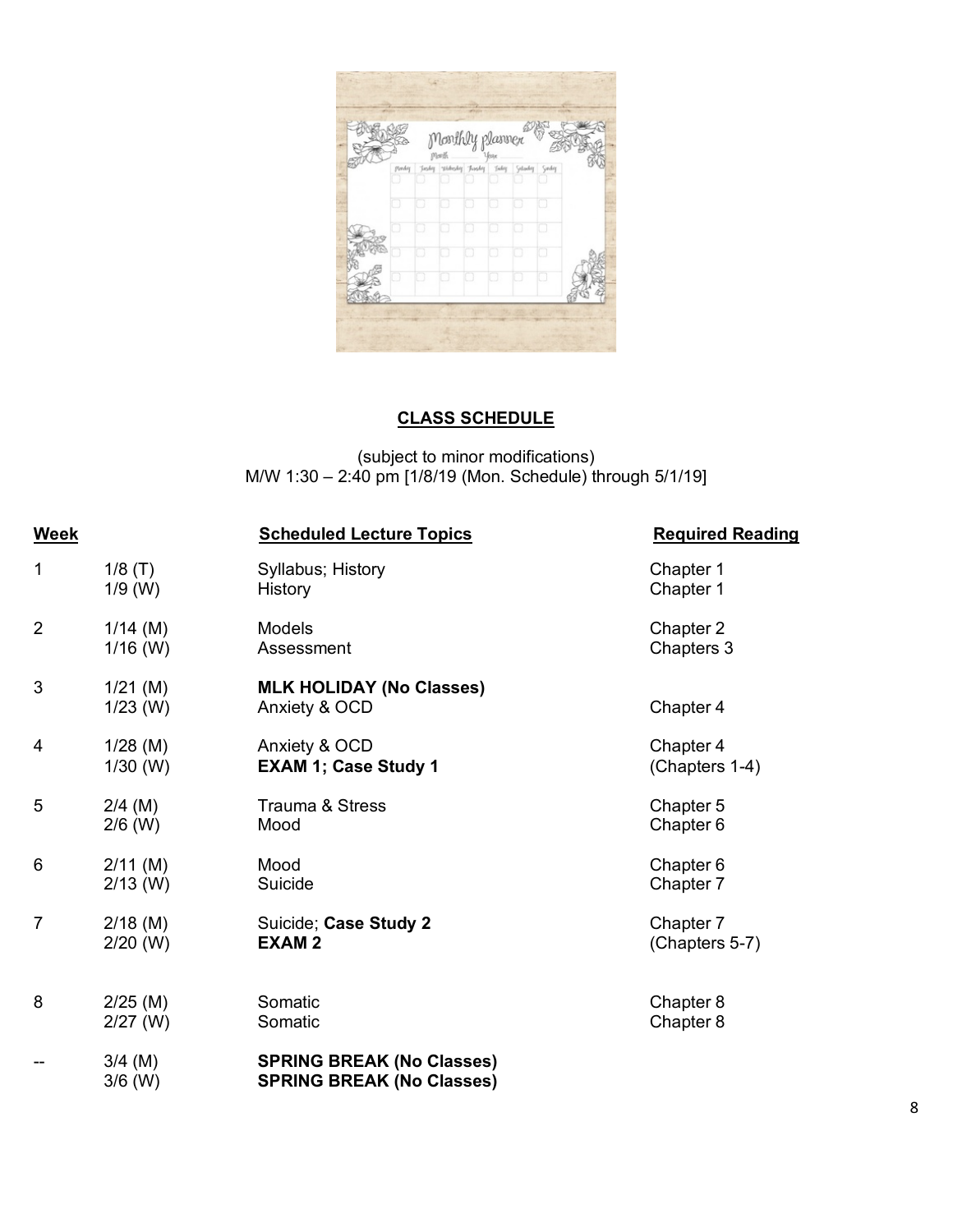| <b>Finals</b> | 5/1/19                   | <b>FINAL EXAM (Chapters. 1-15)</b>                       |                         |
|---------------|--------------------------|----------------------------------------------------------|-------------------------|
| Week          | (WEDNESDAY)              | $1:30 - 3:30$ pm                                         |                         |
| 15            | $4/22$ (M)<br>$4/24$ (W) | <b>EASTER BREAK (No Classes)</b><br>EXAM 4, Quizzes 1-15 | <b>Chapters (11-15)</b> |
| 14            | $4/15$ (M)               | Child/Adolescence; Personal Reflection Due               | Chapter 14              |
|               | 4/17(W)                  | Aging, Case Study 5                                      | Chapter 15              |
| 13            | $4/8$ (M)                | Personality                                              | Chapter 13              |
|               | $4/10$ (W)               | Personality, Case Study 4                                | Chapter 13              |
| 12            | $4/1$ (M)                | Schizophrenia                                            | Chapter 12              |
|               | $4/3$ (W)                | Schizophrenia                                            | Chapter 12              |
| 11            | $3/25$ (M)               | <b>EXAM3</b>                                             | (Chapters 8-10)         |
|               | $3/27$ (W)               | Sex & Gender                                             | Chapter 11              |
| 10            | $3/18$ (M)               | Substance                                                | Chapter 10              |
|               | $3/20$ (W)               | Substance, Case Study 3                                  | Chapter 10              |
| 9             | $3/11$ (M)               | Eating                                                   | Chapter 9               |
|               | $3/13$ (W)               | Eating                                                   | Chapter 9               |

**PLEASE NOTE: THIS IS THE WEDNESDAY OF FINALS WEEK. DO NOT PURCHASE A TICKET HOME BEFORE THIS DATE. THIS IS THE ONLY TIME YOU CAN TAKE THE EXAM.**

**Welcome to what I hope will be an interesting, exciting and memorable experience!**